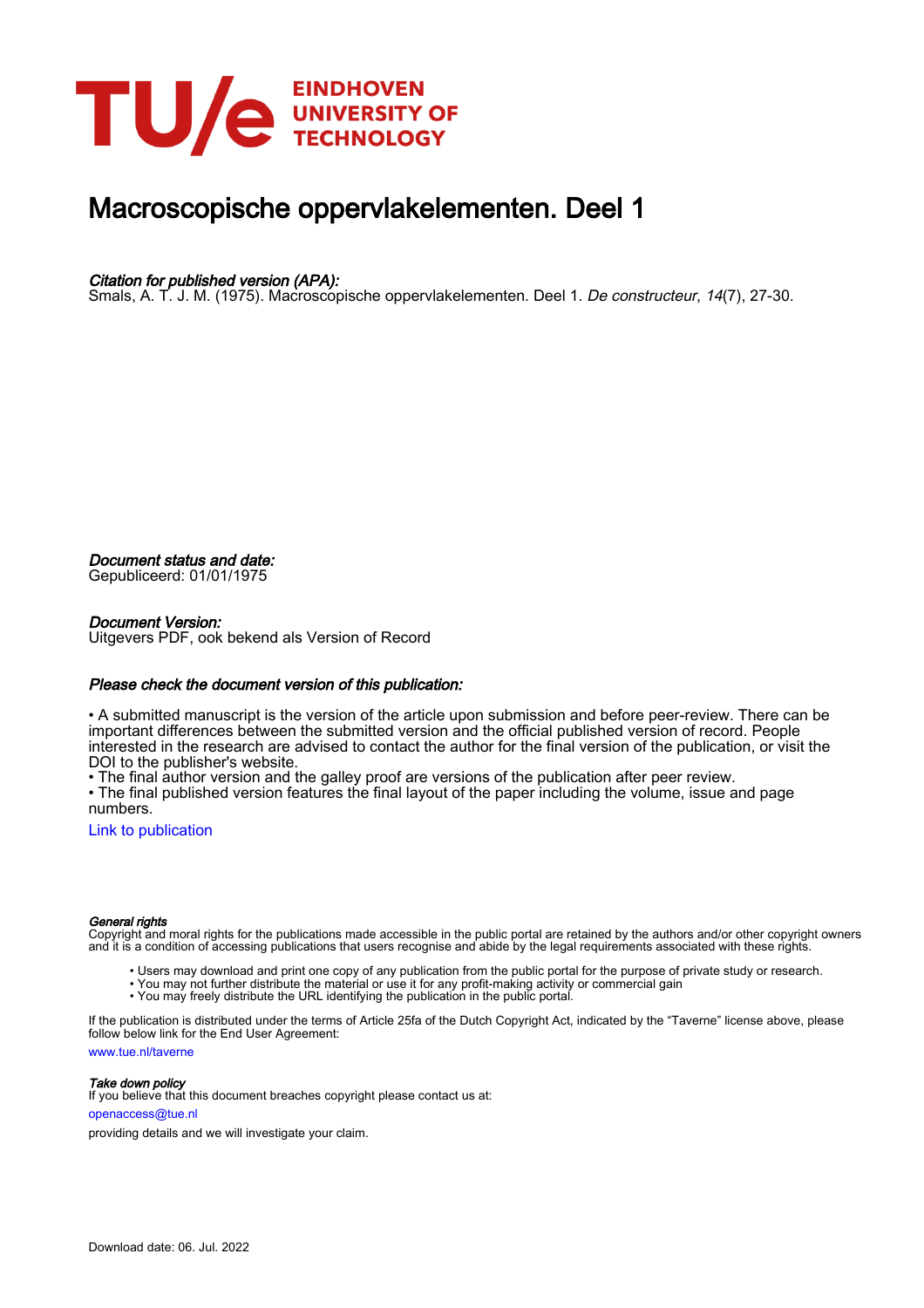### Ir. A. T. J. M. Smals

Technische Hogeschool, Eindhoven Afdeling Werktuigbouwkunde

# **MACROSCOPISCHE** OPPERVLAKELEMENTEN deel 1

#### SAMENVATTING

In dit eerste van een tweetal samenhangende artikelen worden enkele geordende verzamelingen oppervlakelementen opgesteld, die een grote praktische betekenis voor het ontwerpen en vervaardigen van werktuigen hebben. In een tweede artikel zal een bijzondere toepassing van het oppervlak worden besproken, nl. de geordende verzameling nokmechanismen die verkregen wordt uit een beschouwing van oppervlakelementen, welke als drager van een nokbaan in een nokmechanisme fungeren.

#### **INLEIDING**

In werktuigbouwkundige constructies is het mogelijk een stoffelijke structuur en een functie-structuur te onderscheiden (lit. 1  $t/m$  5).

De stoffelijke structuur wordt gevormd door samenvoegingen van de kleinst mogelijke stoffelijke eenheden, ook wel onderdelen, machine-onderdelen, stukken, enkeldelen, schakels genoemd. De functiestructuur is een netwerk opgebouwd uit functie-eenheden. Meestal zal een functie-eenheid niet door een enkele stoffelijke eenheid worden uitgeoefend.

Een stoffelijke eenheid kan aan de vervulling van een of meer functies bijdragen d.m.v. bepaalde fysische effecten. Mogelijke fysische effecten zijn de overdracht van krachten, drukken, warmte, lichtstralen, geluidstrillingen, elektro-magnetische golven, enz. uitgaande van een gedeelte van het oppervlak van de stoffelijke eenheid naar andere stoffelijke eenheden of omringende media. De gedeelten van het oppervlak van de stoffelijke eenheid die aan het fysische effecten meewerken, zullen werkoppervlakelementen") worden genoemd.

Bij voorbeeld: cilindervormige oppervlakelementen van as en lagers, bolvormige oppervlakelementen van optische lens, torusvormige oppervlakelementen van akoestisch membraan. Het overige gedeelte van het oppervlak van de stoffelijke eenheid bestaat uit sluitoppervlakelementen.

Naast werkoppervlakelementen van uiterst geringe afmetingen kunnen grote en meer "globale" werkoppervlakelementen worden onderscheiden, waarbij het effect op een relatief grotere schaal wordt uitgeoefend. Bij voorbeeld: twee oppervlakken glijden zonder smeermid-

del met een zekere aandrukkracht over elkaar. Op elk oppervlak zijn verhoogde gedeelten van geringe afmetingen aanwezig, die tijdens het glijden in aanraking komen met dergelijke delen van het andere oppervlak. De delen met de geringe afmetingen zijn de microscopische oppervlakelementen; de oppervlakken in hun geheel zijn de macroscopische oppervlakelementen. Hierna wordt met het woord oppervlakelement steeds een macroscopisch oppervlakelement bedoeld; microscopische oppervlakelementen worden niet beschouwd.

#### 1. Ontstaansmogelijkheid van een oppervlakelement

In een vaste ruimte kunnen oppervlakelementen worden gedefinieerd als een verzameling opeenvolgende posities van een willekeurige kromme (hierna de beschrijvende kromme te noemen). Andere mogelijkheden om een oppervlakelement te definiëren, zoals het ontstaan van oppervlakken door vermenigvuldiging van krommen, worden hier niet besproken. Bepaalde groepen oppervlakelementen zullen hierna systematisch worden ontwikkeld, uitgaande van de gekozen ontstaanswijze.

#### 2. Groepen oppervlakelementen

Verschillende oppervlakelementen ontstaan door een keuze van de beschrijvende kromme, en door een keuze uit de mogelijke posities van deze kromme.

#### 2.1 Keuze van de mogelijkheden

Met de gebruikelijke werkplaatsmachines wordt een oppervlak op een werkstuk in verreweg de meeste gevallen verkregen uit een combinatie van rechte en/of cirkelvormige banen van het snijgereedschap t.o.v. het werkstuk. De gekozen oppervlakelementen zullen uitsluitend op deze vervaardigingswijze zijn gebaseerd. Als beschrijvende kromme wordt daarom gekozen een rechte lijn I, of een cirkel c, gelegen in een plat vlak C met een middelpunt M en een nog vrij te kiezen straal. De opeenvolgende standen van de richtkromme worden verkregen uit een translatie, een rotatie of uit een bepaalde combinatie van beide. Bij translatie doorlopen willekeurige punten van de beschrijvende kromme congruente banen. In de beschouwingen hierna wordt alleen die translatie genomen, waarbij elke baan òf samenvalt met een vaste rechte lijn h, of evenwijdig is aan de vaste rechte h. De rechte lijn h wordt de translatierichting genoemd (figuur 1). Rotatie van de beschrijvende kromme houdt in, dat elk willekeurig punt van deze kromme een cirkel doorloopt die gelegen is in een plat vlak, dat loodrecht op de vaste lijn h staat. Het snijpunt van de rechte lijn h met het cirkelvlak is het middelpunt van de cirkel. De rechte lijn h dient als rotatie-as (figuur 1).

<sup>\*)</sup> In de kinematica definieert men z.g. elementenparen. Met een element wordt een deel van het oppervlak van een schakel bedoeld, dat voortdurend in aanraking blijft met een aanliggende schakel. De hier gekozen benaming oppervlakelement is dus een uitbreiding op een reeds bestaand begrip.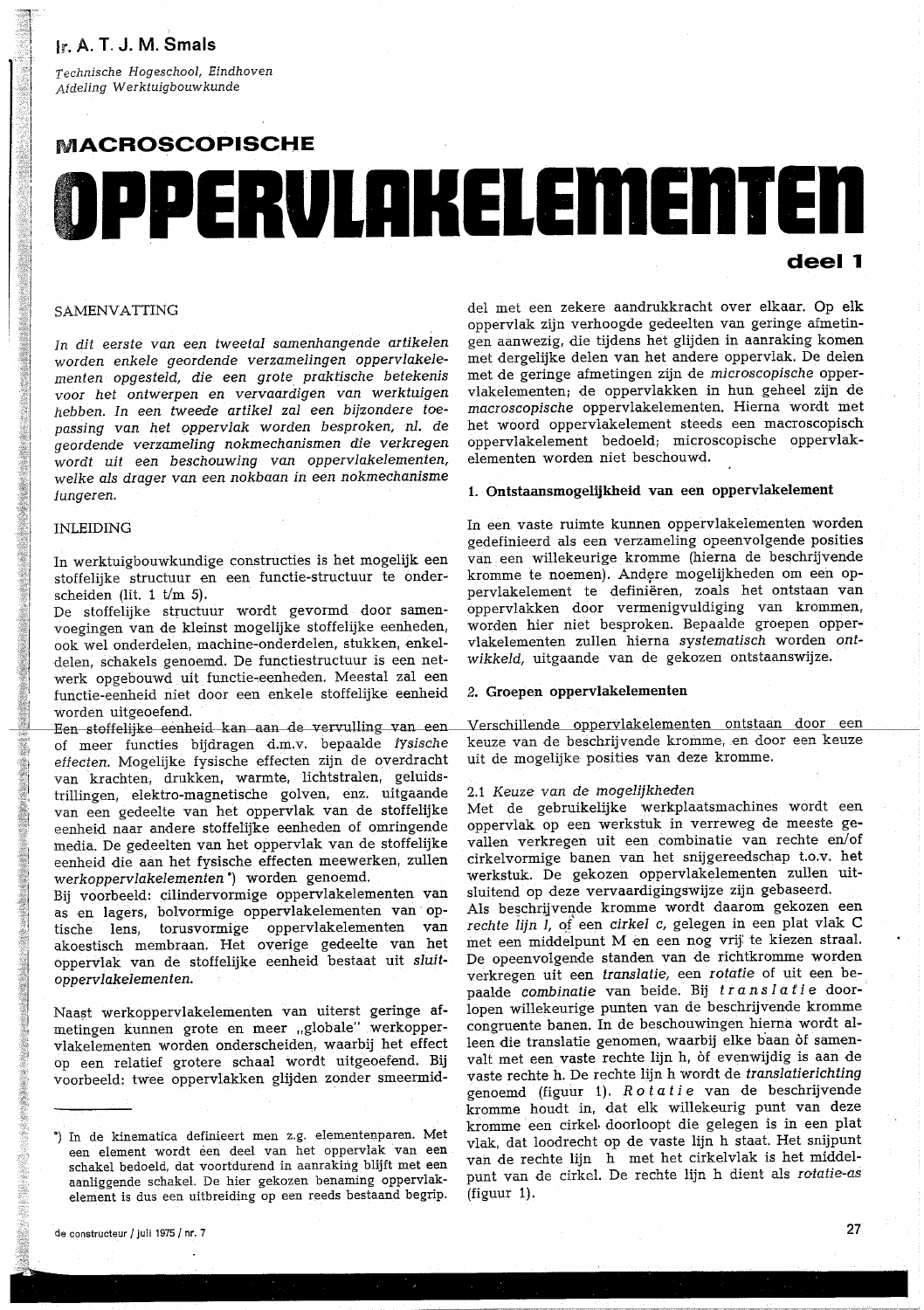## OPPERVLAKELEMEN

Op overeenkomstige wijze vormen de mogelijke standen van de cirkel c t.o.v. de vaste rechte h de verzameling  $\gamma$ . De stand van de cirkel c t.o.v. de rechte h is bepaald door de stand van een rechte lijn l, loodrecht op het cirkelvlak C, gaande door het middelpunt M. De plaats van het middelpunt op de lijn l geeft ten slotte de volledige plaats van de cirkel t.o.v. de vaste lijn h weer. De verzameling  $\gamma$  van alle mogelijke standen van de cirkel t.o.v. de rechte mag dus worden vervangen door een gelijkwaardige verzameling  $\gamma$  van alle mogelijke standen van de rechte l t.o.v. de rechte h, met alle mogelijke plaatsen van het cirkelmiddelpunt op l. De verzameling y bestaat dan uit de deelverzameling E van alle evenwijdige standen van l en h, en de deelverzameling E van



Als combinatie van translatie en rotatie zal het geval worden beschouwd, waarbij elk willekeurig punt van de beschrijvende kromme tegelijk een translatie en een rotatie uitvoert. De vaste rechte lijn h dient daarbij tegelijkertijd als translatierichting en als rotatie-as. Hier zal echter alleen het geval worden beschreven, waarbij de (schroef)baan van een willekeurig punt van de beschrijvende kromme een constante spoed bezit.

Uit alle mogelijke posities van de beschrijvende kromme wordt een aantal kenmerkende standen gekozen.

De kenmerkende standen van lijn l t.o.v. h vormen een verzameling  $\lambda$ . De verzameling  $\lambda$  bestaat uit de verzameling E van alle evenwijdige standen van l en h, en de verzameling  $\bar{E}$  van alle niet-evenwijdige standen. De verzameling  $\bar{E}$  wordt gevormd door de deelverzameling  $\bar{E}$ x van alle lijnen l die h kruisen, en de deelverzameling EK waarin 1 en h elkaar niet kruisen maar snijden. De verzameling EK van alle lijnen l die evenwijdig zijn met h en bovendien h kruisen, is niet mogelijk te vormen. Evenzo is er geen verzameling  $E\bar{k}$  aan te wijzen.

De verzameling Ex bestaat uit de verzamelingen ExL en EKL, waarbij resp. 1 en h elkaar loodrecht of niet-loodrecht kruisen. Evenzo wordt de verzameling EK gevormd door de deelverzamelingen EXL en EXL, waarbij resp. l en h elkaar loodrecht of niet-loodrecht snijden.

De verzameling  $\lambda$  bestaat dus uit vijf deelverzamelingen van kenmerkende standen van de lijn l t.o.v. h. Ter illustratie zijn in figuur 2 deze verzamelingen weergegeven.

Aangezien er in de verzameling E geen deelverzamelingen kunnen worden aangetroffen, zal het geen misverstand opleveren om de deelverzamelingen Ek en Ek van de verzameling  $\bar{E}$  aan te duiden met resp. de verzameling K en  $\bar{k}$ . Bovendien zal ter vereenvoudiging de verzameling  $\vec{\kappa}$  de verzameling s worden genoemd. De verzamelingen EKL, EKL EKL en EKL worden resp. de verzamelingen KL, KL, SL en sL genoemd (figuur 2).



van alle niet-evenwijdige standen van l en h.

De verzameling E wordt genoemd door de deelverzameling EA, waarin het middelpunt van de cirkel op de minimale afstand tot h is gelegen (1 en h dus samenvallen), en de deelverzameling EX, waarin het middelpunt niet op de kortste afstand tot h ligt.

De verzameling  $\bar{E}$  bestaat uit de deelverzameling  $\bar{E}$ k van alle kruisende standen van l en h, en de deelverzameling EK van alle niet-kruisende standen. Niet-evenwijdig en niet-kruisen betekent snijden.

Bovendien wordt de verzameling Ex gevormd door de deelverzamelingen EKL en EKL van alle loodrecht kruisende en alle niet-loodrecht kruisende standen. De verzameling EKL bestaat uit de deelverzameling EKLA van alle standen waarbij het middelpunt van de cirkel op de minimale afstand tot h ligt (h ligt dan in het cirkelvlak C), en de deelverzameling EKLA, waarin die afstand niet minimaal is. De verzameling  $\sqrt{\text{Ext}}$  wordt gevormd door de deelverzamelingen EKLA en EKLA van alle niet-loodrecht kruisende standen van l en h, waarbij het middelpunt van de cirkel resp. op een minimale en niet-minimale afstand tot h is gelegen. Evenzo bestaat de verzameling EK uit de deelverzamelingen EKL en EKL van alle loodrecht snijdende lijnen 1 en h. De verzameling EKL wordt gevormd door de deelverzameling EKLA van de loodrecht snijdende lijnen waarbij het middelpunt van de cirkel op de kortste afstand tot h ligt (M valt dus in het snijpunt l en h), en door de deelverzameling EKLA, waarbij die afstand niet de kortste is. De verzameling EKL bestaat uit de deelverzameling EKLA van alle niet-loodrecht snijdende lijnen l en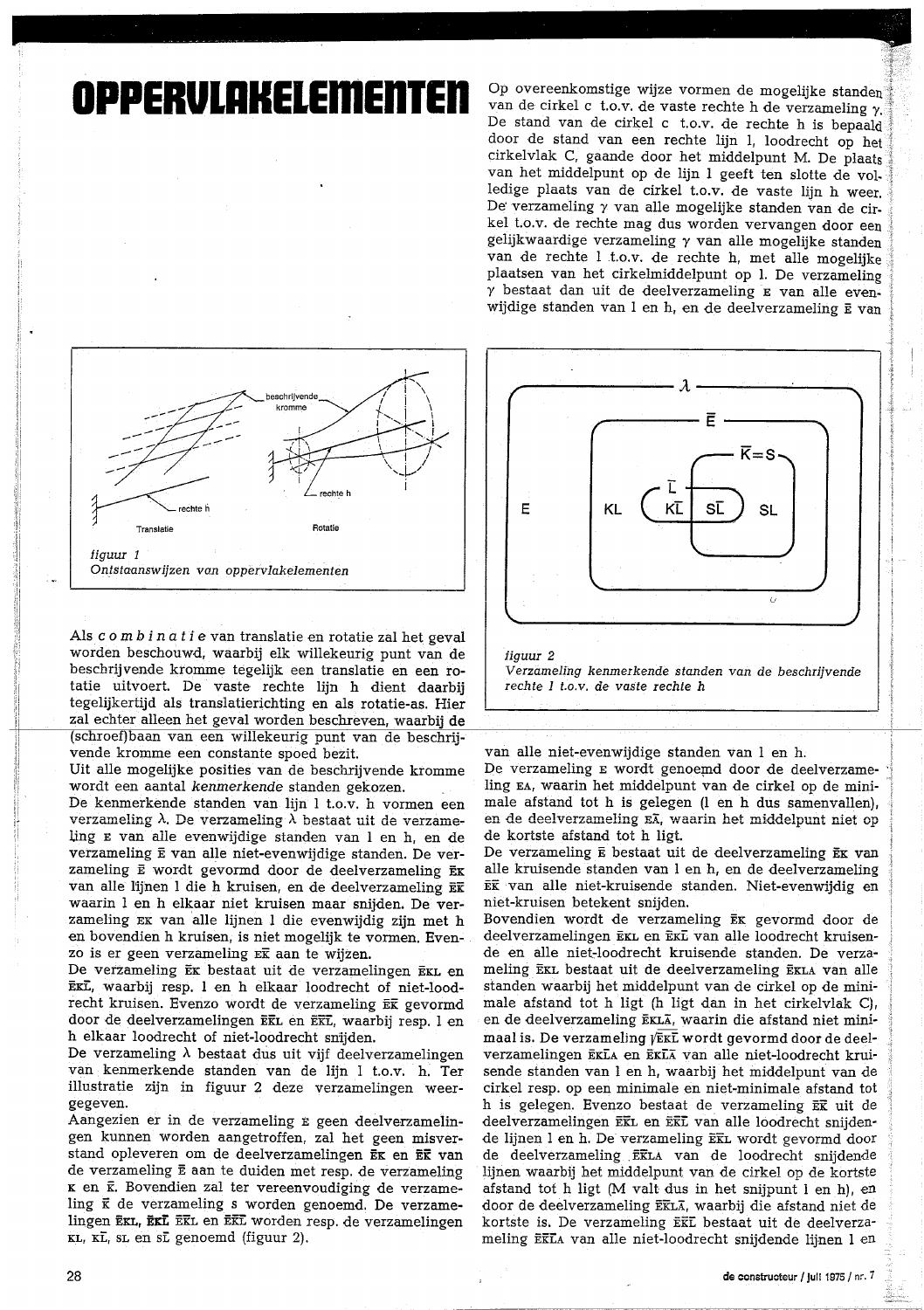$h_i$  waarbij het middelpunt op de kleinste afstand tot h ligt (M valt dan in het snijpunt van l en h), en de deelverzameling EKLA, waarbij die afstand niet de kleinste is. Met deze wijze van indelen worden tien verzamelingen van kenmerkende standen van de cirkel c t.o.v. de vaste rechte h gevonden in de verzameling  $\gamma$ . Ook deze verzamelingen zijn, in figuur 3, weergegeven. De tien deelverzamelingen zijn met tien gesloten gebieden aangegeven.

Opmerking: De verzamelingen EA en EA kunnen niet zijn opgebouwd uit verzamelingen waarin de lijnen 1 en h evenwijdig zijn en bovendien elkaar kruisen of snijden. De deelverzameling EK en de deelverzameling EK mogen dus resp. met  $\kappa$  en  $\bar{\kappa}$  worden aangeduid. Ook zal de verzameling  $\bar{x}$  door s (snijdende lijnen l en h) worden weergegeven. Uiteindelijk kunnen de verzamelingen EKLA, EKLA, EKLA, EKLA, en EKLA, EKLA, EKLA, EKLA, LELA worden weergegeven door de verzamelingen KLA, KLA, SLA, SLA en KLA, KLA, SLA, SLA.

#### Tabel II:

Oppervlakelementen gevormd door beschrijvende cirkel c met h als translatierichting of als rotatie-as (opm.: oppervlakelementen die uit combinatie van translatie en rotatie van de cirkel t.o.v. de vaste rechte ontstaan, zijn weggelaten); lijn 1 loodrecht op cirkel door het middelpunt;  $R^B$  = straal bol,  $R_e$  = straal cirkel.

|                                                                                                                      |                                                                 |                                            |                                                                                          |                                  |                                          |                                                                                                   |                                                                        | translatie<br>(T)                | rotatie<br>(R)                         |      |
|----------------------------------------------------------------------------------------------------------------------|-----------------------------------------------------------------|--------------------------------------------|------------------------------------------------------------------------------------------|----------------------------------|------------------------------------------|---------------------------------------------------------------------------------------------------|------------------------------------------------------------------------|----------------------------------|----------------------------------------|------|
|                                                                                                                      | <b>EA</b><br><b>KLA</b><br>$\overline{\bf k}$ = S<br>SLA<br>SĪA |                                            |                                                                                          |                                  |                                          | lijn 1 even-                                                                                      | kortste<br>afstand<br>M t.o.v. h<br>(EA)                               | cirkel-<br>cilinder<br>$(1)^{*}$ | omtrek<br>cirkel<br>(4)                |      |
|                                                                                                                      | KLA<br>SĹĀ<br>KLĀ                                               |                                            |                                                                                          |                                  |                                          | wijdig aan<br>vaste lijn h                                                                        | niet-kortste<br>afstand<br>M t.o.v. h<br>$(E\overline{A})$             | cirkel-<br>cilinder<br>(1)       | oppervlak<br>cirkelschijf<br>(5)       |      |
|                                                                                                                      | <b>SLĀ</b><br>EÃ<br><b>KLA</b>                                  |                                            |                                                                                          |                                  |                                          | loodrecht                                                                                         | kortste<br>afstand<br>M t.o.v. h<br>(KLA)                              | plat recht<br>lintvlak<br>(2)    | (cirkel-)<br>torus<br>(6)              |      |
|                                                                                                                      | fiquur 3                                                        | cirkel c t.o.v. de vaste rechte h          | Verzameling kenmerkende standen van de beschrijvende                                     |                                  | $\rm \tilde{E}$<br>д,                    | kruisend<br>(KL)                                                                                  | niet-kortste<br>afstand<br>M t.o.v. h<br>$(KL\overline{A})$            | plat recht<br>lintvlak<br>(2)    | polynomische**)<br>torus<br>(7)        |      |
| Tabel I:<br>Oppervlakelementen gevormd door beschrijvende rechte 1 met<br>h als translatierichting en/of rotatie-as. |                                                                 |                                            |                                                                                          |                                  | $u$ is t<br>÷<br>$\overline{\mathbf{x}}$ | niet-<br>loodrecht                                                                                | kortste<br>afstand<br>M t.o.v. h<br>$(\overline{\texttt{KLA}})$        | elliptische<br>cilinder<br>(3)   | scheve<br>cirkeltorus<br>(8)           | **)  |
|                                                                                                                      | translatie (T)                                                  |                                            | rotatie (R)                                                                              | translatie en<br>rotatie         |                                          | kruisend<br>$(\overline{\text{KL}})$                                                              | niet-kortste<br>afstand<br>M t.o.v. h<br>$(\overline{\text{KLA}})$     | elliptische<br>cilinder<br>(3)   | scheve<br>polynomische<br>torus<br>(9) | **)  |
| (E)                                                                                                                  | aan vaste lijn h 1                                              | $(1)^*$<br>loodrecht plat vlak door        | lijn levenwijdig rechte lijn door cilindermantel cilindermantel<br>(3)<br>plat vlak door | (3)<br>hol recht                 | ଡ଼ି<br>ᄇ<br>ىب<br>nij<br>w               | loodrecht (SLA)<br>snijdend<br>(SL)                                                               | kortste<br>afstand<br>M. t.o.v. h                                      | plat recht<br>lintvlak<br>(2)    | bol<br>$(R_B = R_C)$<br>(10)           |      |
| E<br>kruist h                                                                                                        | kruisend<br>(KL)                                                | $1$ // $h$<br>(2)                          | l, loodrecht op schroefvlak<br>h het gat                                                 | $(4)$ $(7)$                      |                                          |                                                                                                   | niet-kortste<br>afstand<br>M t.o.v. h                                  | plat recht<br>lintvlak<br>(2)    | afgeknotte<br>bol<br>$(R_B > R_C)$     |      |
|                                                                                                                      | willekeu-<br>rig krui-<br>send $(\overline{\text{kL}})$         | plat vlak door<br>$1\,\mathrm{W}$ h<br>(2) | hyperboloïde<br>mantel (5)                                                               | hol scheef<br>schroefvlak<br>(8) |                                          |                                                                                                   | $(sL\overline{A})$<br>kortste                                          | elliptische                      | afgeknotte                             | (11) |
| $\mathfrak{S}$<br>snijdt h                                                                                           | sniidend<br>(SL)                                                | loodrecht plat vlak door<br>l en h<br>(2)  | plat vlak door<br>1, loodrecht op<br>h<br>(2)                                            | recht<br>schroefvlak<br>(9)      |                                          | niet<br>loodrecht<br>snijdend<br>(sL)<br>*) Doorlopende nummering van elf onderling verschillende | afstand<br>M t.o.v. h<br>(s <sub>L</sub> A)                            | cilinder<br>(3)                  | bol<br>$(R_B = R_C)$                   | (11) |
|                                                                                                                      | willekeu-<br>rig snij-                                          | plat vlak door<br>l en h                   | kegelmantel                                                                              | scheef<br>schroefvlak<br>(10)    |                                          |                                                                                                   | niet-kortste<br>afstand<br>M t.o.v. h<br>$(s\overline{L}\overline{A})$ | elliptische<br>$cilinder$<br>(3) | afgeknotte<br>bol<br>$(R_B > R_C)$     | (11) |

oppervlakelementen.

\*\*) Benaming van de auteur.

\*) Doorlopende nummering van tien onderling verschillende oppervlakelementen.